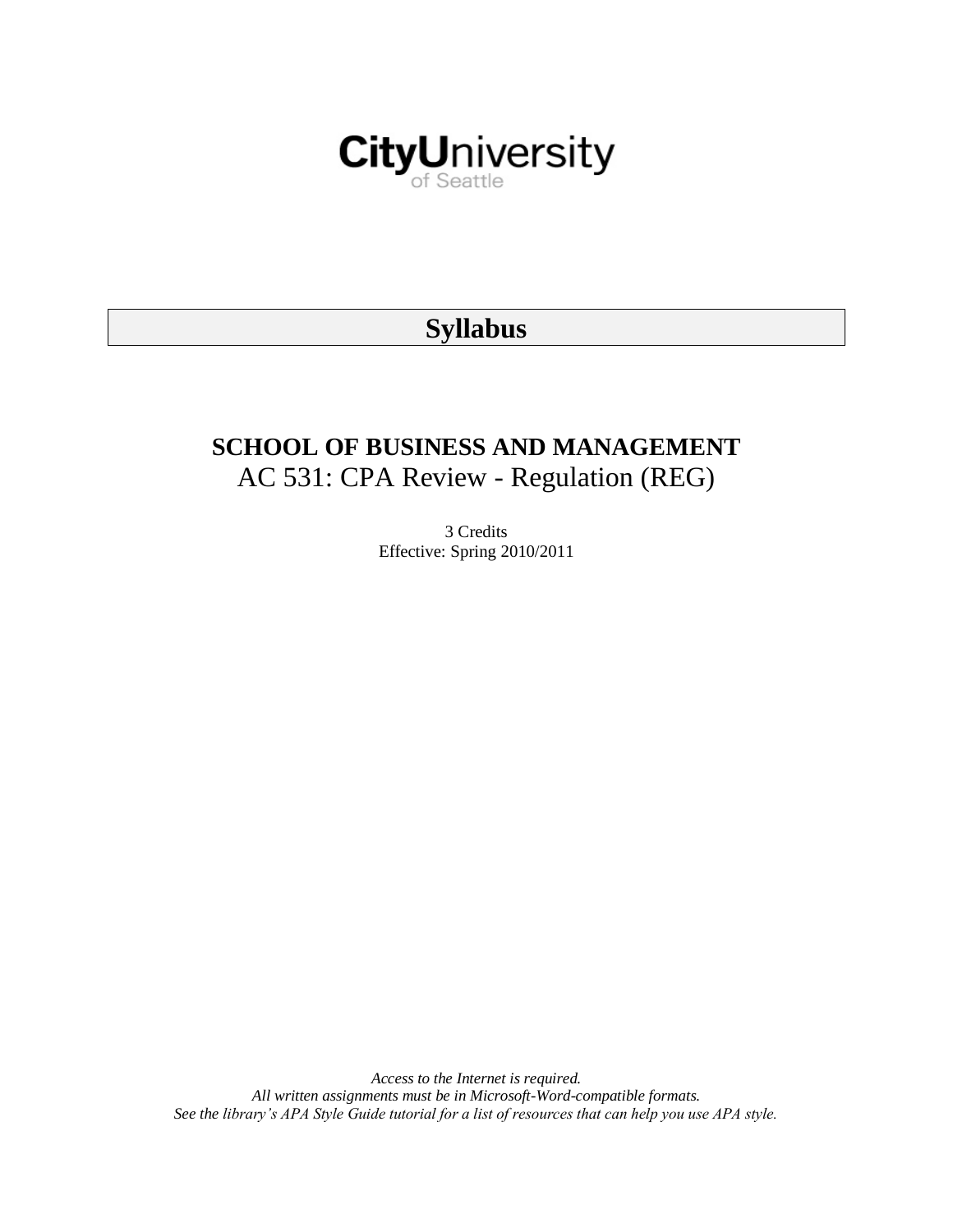## **FACULTY**

Faculty Name: FACULTY NAME

#### Contact Information: CONTACT INFORMATION

#### [INSTRUCTOR MAY INSERT PERSONAL MESSAGE IF DESIRED]

## **COURSE DESCRIPTION**

This course provides a review of technical materials and helps students explore the opportunities and challenges of being a CPA. Technical coverage of topics historically addressed in the "Regulation" section of the Uniform Certified Public Accounting (CPA) examination are addressed using Becker materials. Students gain knowledge and understanding of business law, professional ethics, legal responsibilities, and federal taxation and apply knowledge using analytical skills and evaluation techniques. Professional development is encouraged through student interaction.

## **COURSE RESOURCES**

Required and recommended resources to complete coursework and assignments are available from the [Course Document Lookup.](https://documents.cityu.edu/coursedocumentlookup.aspx)

## **CITYU LEARNING GOALS**

This course supports the following City University learning goals:

• Professional competency and professional identity

## **COURSE OUTCOMES**

In this course, learners:

- Apply federal tax concepts for individuals, business entities, and property transactions
- Apply the underlying principles of law to accounting and auditing processes
- Apply the Uniform Commercial Code to business transactions
- Apply to business practices the professional ethical standards required of all CPA's
- Demonstrate an understanding of AICPA Code of Professional Ethics
- Demonstrate an understanding of the relationship between professional accounting standards and responsibilities and a CPA's business conduct.
- Evaluate business situations in order to recognize the legal implications
- Identify and apply an approach to solving business scenarios

## **CORE CONCEPTS, KNOWLEDGE, AND SKILLS**

- Agency
- American Institute of Certified Public Accountants (AICPA) Code of Conduct
- Computer technology rights.
- Contracts
- Debtor-creditor relationships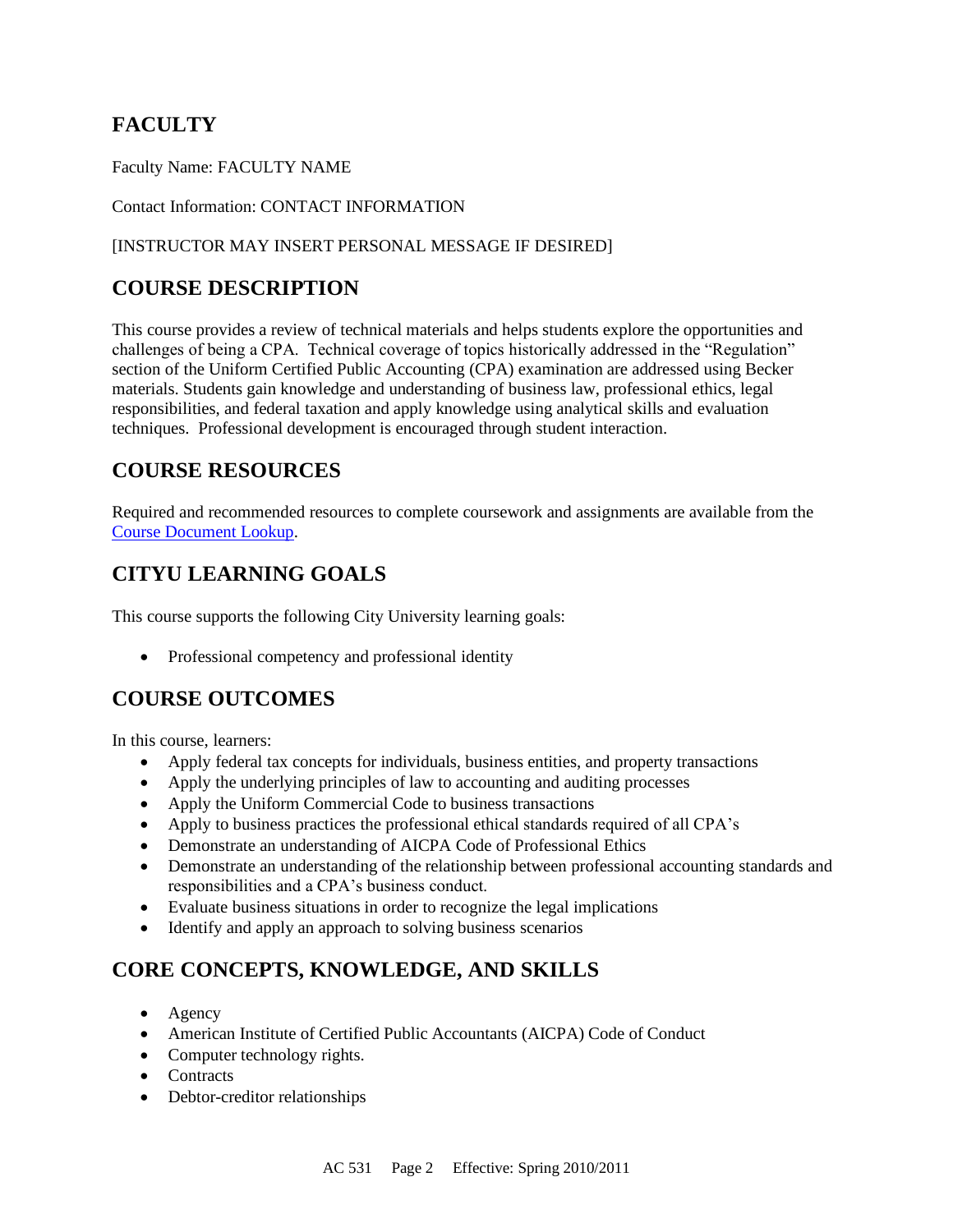- Federal tax laws for individuals, business entities, and property transactions
- Government regulation of business
- Liability to third parties under common law
- Liability to third parties under statutory law
- Real and personal property

## **OVERVIEW OF COURSE GRADING**

The grades earned for the course will be derived using City University of Seattle's decimal grading system, based on the following:

| <b>Overview of Required Assignments</b>      | % of Final Grade |
|----------------------------------------------|------------------|
| <b>Homework Problems</b>                     | 25%              |
| Periodic Quizzes                             | 15%              |
| <b>Attend Becker Lectures</b>                | 25%              |
| End of Course Assessment/Simulated<br>Exam   | 25%              |
| <b>Class Participation/Discussion Boards</b> | 10%              |
| <b>TOTAL</b>                                 | 100%             |

## **SPECIFICS OF COURSE ASSIGNMENTS**

The instructor will provide grading rubrics that will provide more detail as to how this assignment will be graded.

#### Homework Problems

Completing all homework multiple choice questions from the PassMaster software will help ensure students successfully master the concepts in this course. The best way for students to gain a thorough understanding of the underlying concepts is to apply those concepts to solve the problems. Copy of proof of completion for the homework must be submitted to the instructor and can be obtained from the "Performance Summary" report printed from the Course CD PassMaster software. This is the same report students provide directly to Becker as evidence that they correctly completed 90% of all PassMaster software multiple choice questions as partial eligibility of the "Becker Promise." At the end of each week students should print the performance summary report and email a scanned copy to their instructor. The percent of correctly completed homework questions for each unit will be used to determine the unit homework grade earned.

| <i>Components</i> | % of Grade  |
|-------------------|-------------|
| Requirements      | 50%         |
| Analysis          | 50%         |
| <b>TOTAL</b>      | <b>100%</b> |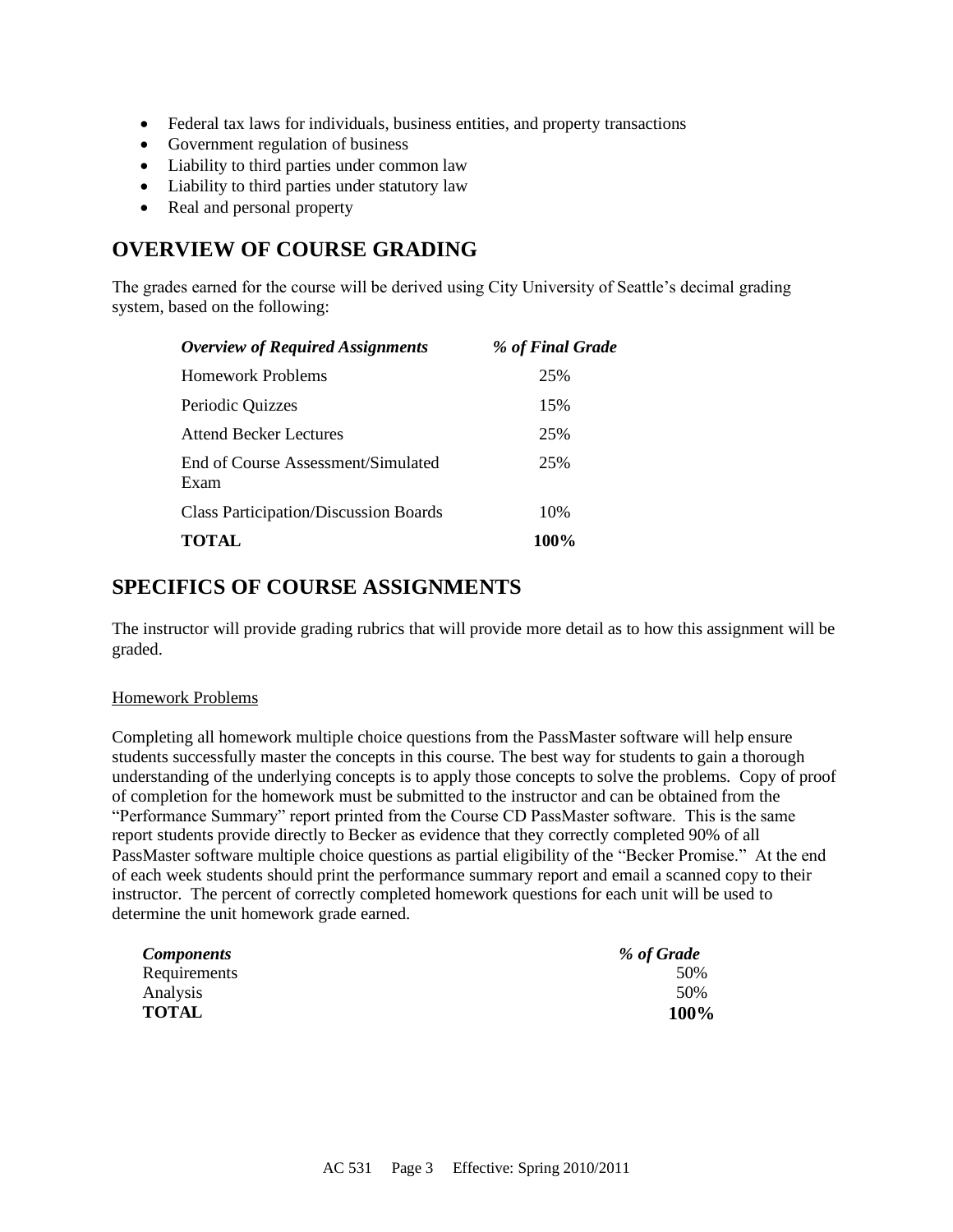#### Periodic Quizzes

Completing a randomly selected 10-question quiz of all topics in each unit in the PassMaster software will help ensure students are on track to take the multiple choice questions in a timed environment. Students will use the PassMaster quiz feature for each unit and select "include questions from all topics" and 10 questions. Students can generate multiple unit quizzes and at the end of each week print their results from their best quiz; email a scanned copy to the instructor. The percent of correctly completed quiz questions for each unit will be used to determine the unit quiz grade earned.

| <b>Components</b> | % of Grade |
|-------------------|------------|
| Requirements      | 50%        |
| Analysis          | 50%        |
| <b>TOTAL</b>      | 100%       |

#### Attend Becker Lectures

Students are expected to attend 100% of the classes in class or view the lecture on the sections' CD. Copy of proof of attendance must be submitted to the instructor and can be obtained from a combination of the attendance record from the textbook for in class Becker lectures and the "Performance Summary" report printed from the PassMaster software for classes viewed on CD. Within one week after the final lecture is scheduled, students will provide evidence of class attendance to the instructor. This is the same evidence students will provide directly to Becker that they have attended 100% of the lectures as partial eligibility of the "Becker Promise".

| <b>Components</b> | % of Grade |
|-------------------|------------|
| Requirements      | 100\%      |
| <b>TOTAL</b>      | 100%       |

#### End of Course Assessment/Simulated Exam

Completing a PassMaster software simulated exam including 100 questions from all the lectures will help ensure students have mastered the material. Use the PassMaster simulated exam feature for each course and complete all 100 questions. Students can generate multiple simulated exams and within one week of the end of the course print the results from their best simulated exam and email a scanned copy to their instructor. The percent of correctly completed simulated exam questions for the course will be used to determine the end of course assessment grade earned.

| <b>Components</b> | % of Grade |
|-------------------|------------|
| Requirements      | 50%        |
| Analysis          | 50%        |
| <b>TOTAL</b>      | 100%       |

#### Class Participation/Discussion Boards

Whether in class, online, or in a mixed mode setting, students will be graded on their participation in classroom discussions; their ability to present, explain, or defend alternative viewpoints; and the degree to which they have mastered the concepts and principles inherent in the study of accounting at this level. Written work will be assessed not only on relevance to the subject presented, but also on adherence to good written form and professional presentation.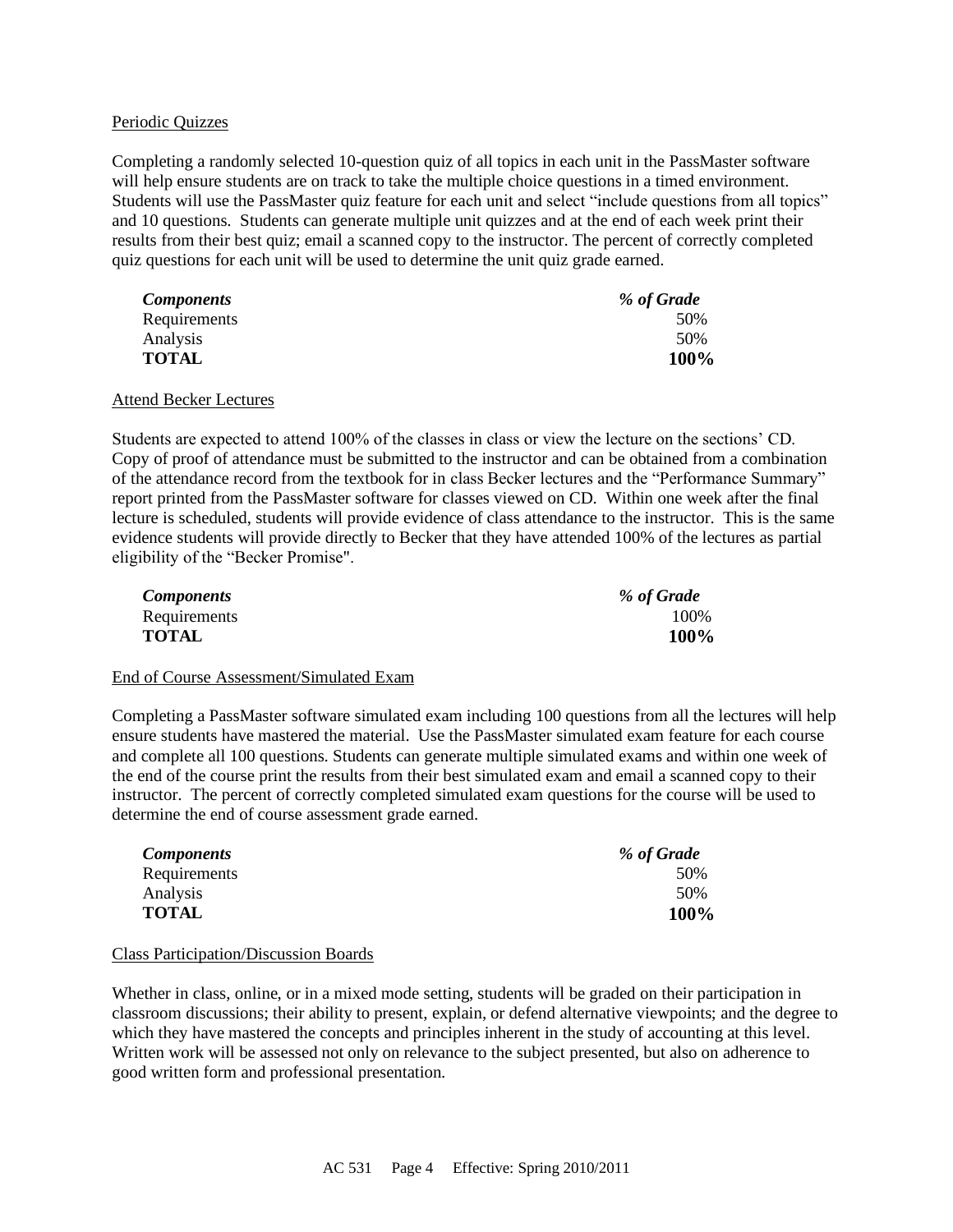| <b>Components</b>                                    | % of Grade |
|------------------------------------------------------|------------|
| Adds insightful or new ideas and comments            | 25%        |
| Appropriately references resources, where applicable | 25%        |
| Meets requirements in a timely manner                | 25%        |
| <b>Writing Mechanics</b>                             | 25%        |
| <b>TOTAL</b>                                         | 100%       |

## **COURSE POLICIES**

#### **Late Assignments**

LATE ASSIGNMENT

#### **Participation**

PARTICIPATION

#### **Professional Writing**

Assignments require error-free writing that uses standard English conventions and logical flow of organization to address topics clearly, completely, and concisely. CityU requires the use of APA style.

## **UNIVERSITY POLICIES**

You are responsible for understanding and adhering to all of City University of Seattle's academic policies. The most current versions of these policies can be found in the [University Catalog](http://www.cityu.edu/catalog/) that is linked from the CityU Web site.

#### **Title IX Statement**

City University of Seattle and its faculty are committed to supporting our students and seeking an environment that is free of bias, discrimination, and harassment. If you have encountered any form of sexual misconduct (e.g. sexual assault, sexual harassment, stalking, domestic or dating violence), we encourage you to report this to the University. If you speak with a faculty member about an incident of misconduct, that faculty member must notify CityU's Title IX coordinator and share the basic fact of your experience. The Title IX coordinator will then be available to assist you in understanding all of your options and in connecting you with all possible resources on and off campus.

To view CityU'S sexual misconduct policy and for resources, please visit th[e Campus Safety and Title IX](https://goo.gl/NJVVvh)  [Page](https://goo.gl/NJVVvh) in the my.cityu.edu portal.

#### **Scholastic Honesty**

Scholastic honesty in students requires the pursuit of scholarly activity that is free from fraud, deception and unauthorized collaboration with other individuals. You are responsible for understanding CityU's policy on scholastic honesty and adhering to its standards in meeting all course requirements. A complete copy of this policy can be found in the [University Catalog](http://www.cityu.edu/catalog/) in the section titled *Scholastic Honesty* under *Student Rights & Responsibilities*.